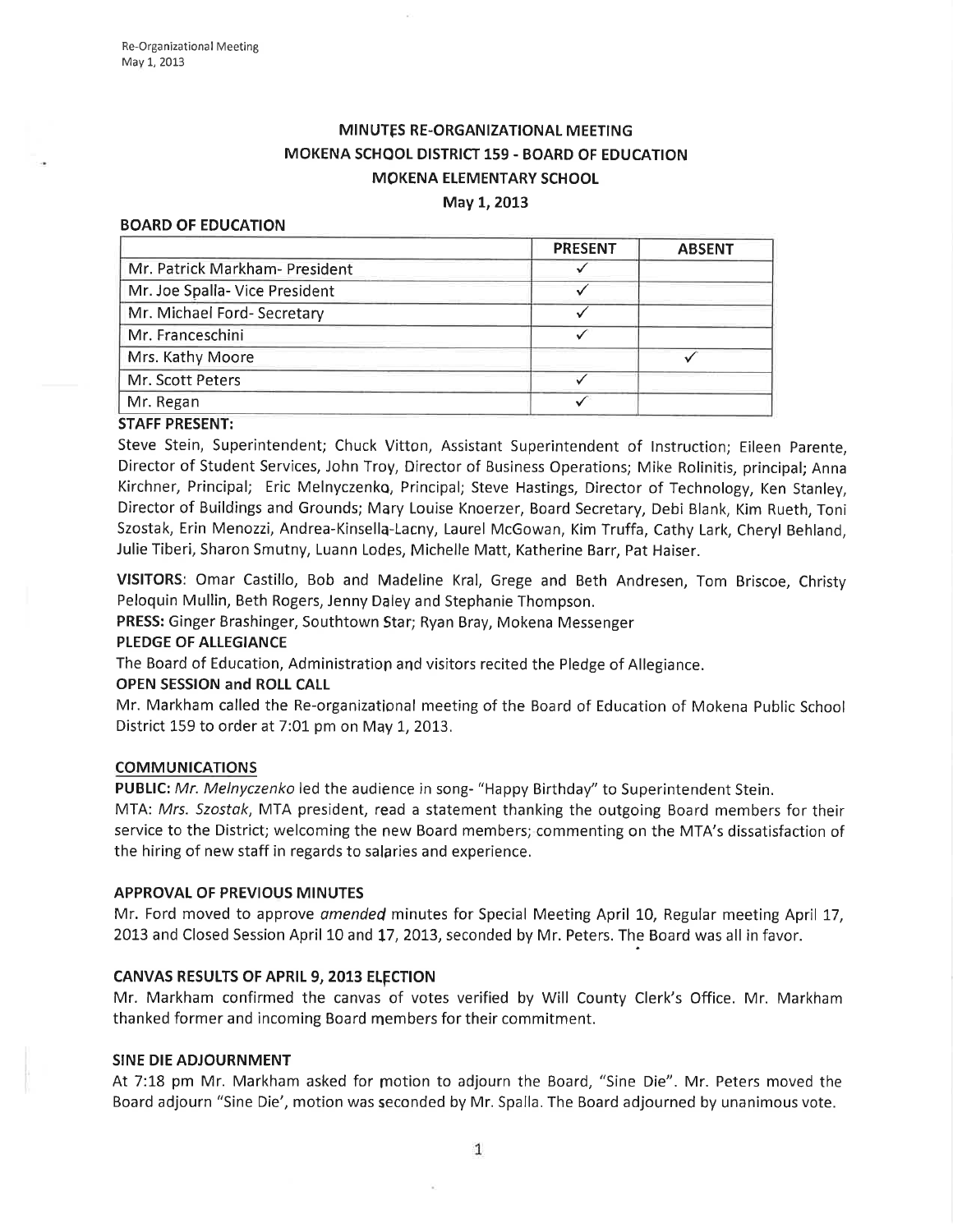# RECOGNITION ON NON-RETURNING BOARD MEMBERS

RECOGNITION ON NON RETURNING TOWN.<br>Mr. Stein recognized members, Jeff Regan, Mark Franceschini, Scott Peters and Katherine Moore for their stem recognized incrimently continually in presented each outgoing member with a token from the<br>their service to the District. Mr. Markham presented each outgoing member with a token from the

District.<br>Mr. Peters thanked the community and the District for allowing him to serve; met many people through this experience; was a pleasure; he may be stepping down but not stepping away.

# PRESIDENT PRO-TEM/OATH OF OFFICE

At 7:19 Superintendent Stein serving as President Pro-Tem called the Mokena School District 159 Board of Education meeting to order. New Board members: Mr. Andresen, Mrs. Briscoe, Mrs. Cesta and Mrs. Didrickson recited their Oaths of Office and took their seats on the Board.

After the oaths were recited the Board, audience and administration enjoyed cake and coffee in honor of outgoing Board members and incoming members.

### ELECTION OF PRESIDENT

Mr. Stein opened the nomination for President. Mr. Ford nominated Mr. Spalla for President. Mr. Andresen nominated Mrs. Didrickson for President. There being no other nominations' nominations were closed for President. Mr. Stein asked for a show of hands for nominee Spalla for president; Mr. Spalla received a vote of two. Mr. Stein asked for a show of hands for nominee Didrickson for president; Mrs. Didrickson received a vote of five. Mr. stein declared Mrs, Didrickson received the majority of the votes cast and is elected President of the Board of Education; he directed the secretary to record in minutes. Mrs. Didrickson assumed the chair as President.

### ELECTION OF VICE-PRESIDENT

Mrs. Didrickson opened the nominations for Vice-president. Twist Cestanominated Mr. Andresenformer Vice -President. There being no other nominations, nominations were closed for Vice-President. Mrs. Didrickson declared Mr. Andresen Vice-President by unanimous vote and directed the secretary to record in minutes.

### ELECTION OF SECRETARY

Mrs. Didrickson opened the nominations for Secretary. Mrs. Cesta nominated Mrs. Briscoe for Secretary. There being no other nominations, nominations were closed for Secretary. Mrs. Didrickson declared Mrs. Briscoe Secretary by unanimous vote and directed the secretary to record in minutes.

# SELECTION OF DAY AND TIMES FOR MEETINGS

Mr. Spalla moved, seconded by Mr, Andresen to approve the dates as listed for the Regular meetings of the Board of Education from June 2013 through May 2015.

# APPOINTMENT OF DISTRICT 843 REPRESENTATIVE

Mrs. Didrickson appointed Mrs. Cesta Special Education Representative and Mr. Spalla as the alternate.

### INFORMATION REPORTS

# PARENT/STUDENT HANDBOOK 2013-2014

PARENT/STODENT HANDBOOK 2015 2021<br>Mr. Stein presented a first read of the Parent/Student Handbook for next year; asked to send any questions or concern vta email; asking for approval at the next regular Board meeting.